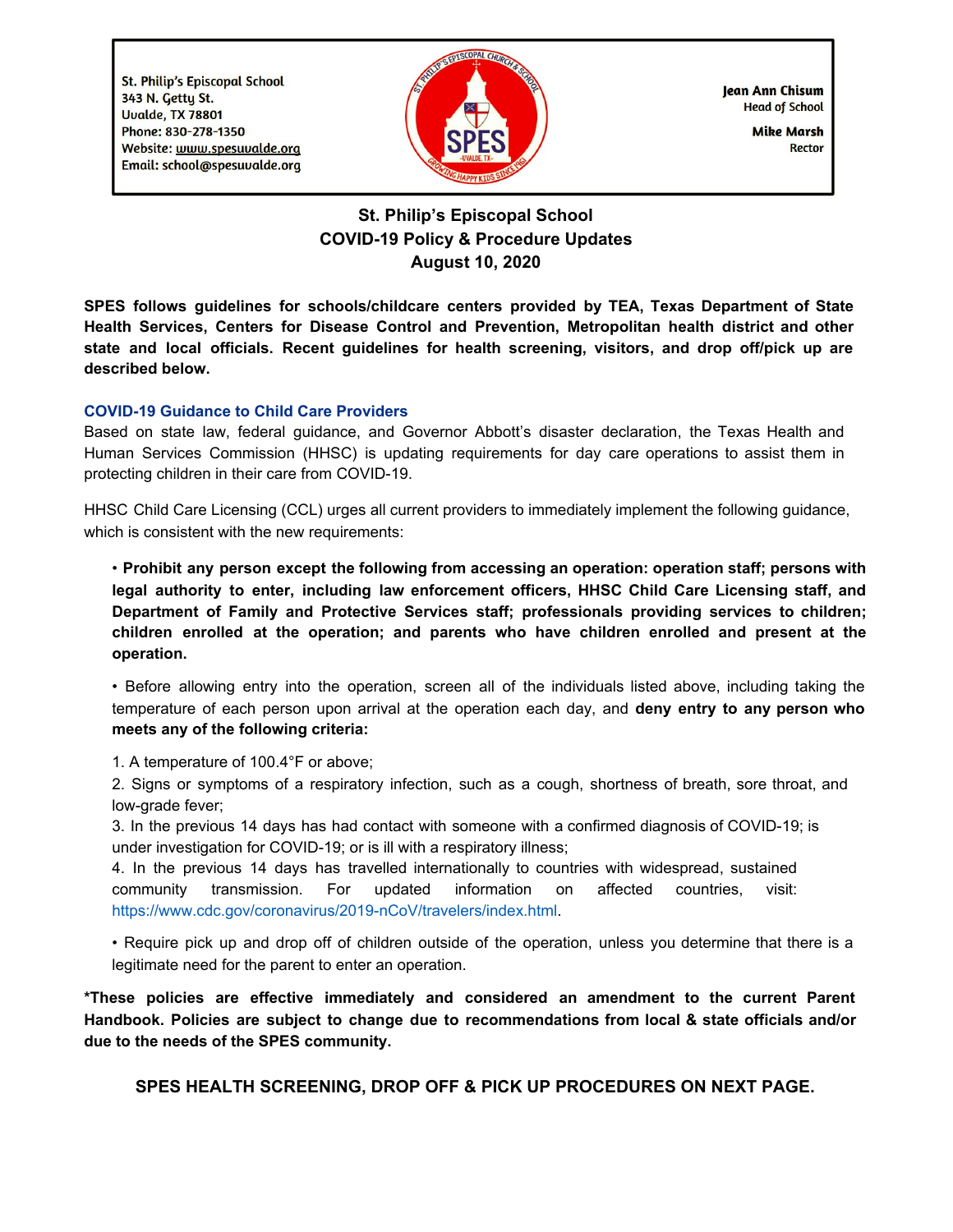## **St. Philip's Episcopal School COVID-19 Policy & Procedure Updates August 10, 2020**

**SPES HEALTH SCREENING PROCEDURES** SPES Staff will conduct the above health assessment upon child's arrival, at the assigned drop off area. A parent or guardian will be asked health screening questions upon drop off daily. NOTE: If your child is sick with ANY illness or has been sick in the past 24 hours, or is not feeling well, please do not bring them to school. If anyone in your home is currently sick, with ANY illness, please do not bring your child to school. The guidelines for childcare state that your child must **feel well enough to participate in the normal daily activities to attend school. As always, SPES is committed to providing a safe and healthy environment, but we must work together to help protect our children, families, staff and community. Exclusion time for illness will be modified during the pandemic. Children must be symptom free for 72 hours before returning to school.**

**SPES Drop Off Procedure: 2K** Parents/Guardians will need to park, exit your vehicle and bring your child to the iron gates on Mesquite Street to meet SPES Staff. Staff will immediately conduct a temperature check/health screening at the gate with the parent present. Parents will need to wear a mask if they need to help with the temperature check.

**3K** Parents/Guardians will drive into the alley from Mesquite Street, turn left at the stop sign and remain in their vehicle at the crosswalk. SPES staff will immediately conduct a temperature check/health screening in the vehicle with the parent present.

**PK-4th grade** Parents/Guardians will drive into the alley from Mesquite Street, go straight at the stop sign and remain in their vehicle at the south gate. SPES staff will immediately conduct a temperature check/health screening in the vehicle with the parent present.

\*Drop off will begin as early as 7:30 a.m., but not before. Do not exit your vehicle prior to 7:30 a.m. Please practice physical distance strategies as you wait to drop off your child. If a staff member is not outside, please call the office at 830-278-1350. Please be patient as we implement these new policies. Staff will be moving about the campus and escorting children to/from classes and may briefly be away from the phone.

**SPES 3:30 Pick Up Procedure: 2K** A SPES staff member will bring your child outside to the iron gate on Mesquite Street. Parents will need to park and exit their vehicle to greet their child on the sidewalk in front of the iron gate on Mesquite Street. Please practice physical distance strategies while waiting to pick up your child.

**3K** Parents/Guardians will drive into the alley from Mesquite Street, turn left at the stop sign and remain in their vehicle. SPES staff will bring your child to the car. Please exit your vehicle to greet your child and buckle them into their car seat.

**PK-4th grade** Parents/Guardians will drive into the alley from Mesquite Street, go straight at the stop sign and remain in their vehicle at the south gate. SPES staff will bring your child to the car. Please exit your vehicle to greet your child and buckle them into their car seat/seat belt (if needed).

**\***Safety First: Please take your child's hand and walk them to/from the car. Do not allow children to run on the sidewalk or street near the parking spaces or enter into the parking lot unattended.

### **SPES Health and Hygiene Practices: Handwashing**

Increased hand sanitizing and washing will take place throughout the day including but not limited to each time students and staff exit or enter the building, before and after snacks and lunch, between/before switching to a new activity.

SPES will have hand sanitizer at each entrance and in each classroom. In addition, we have hand washing stations with soap and water in every building.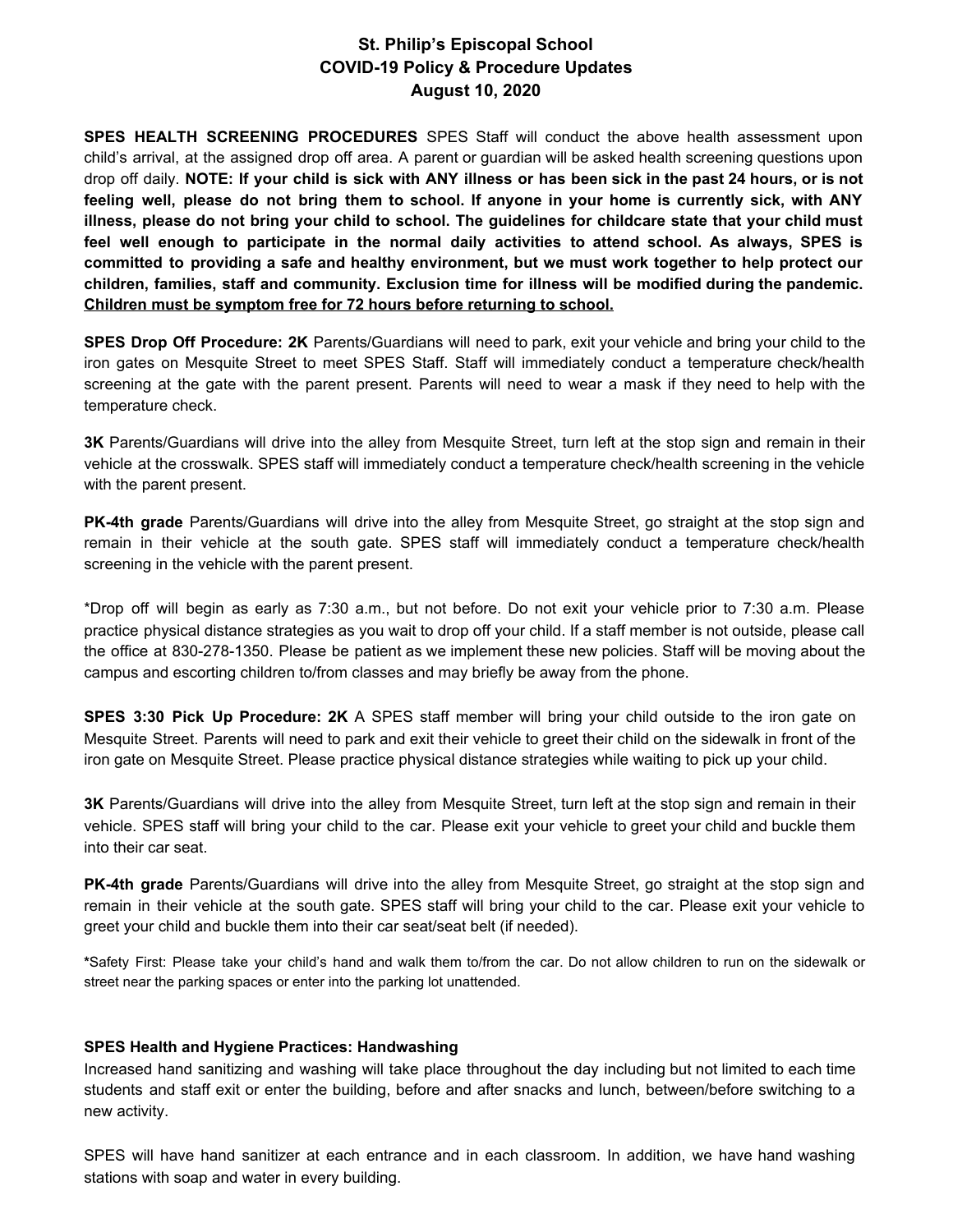#### **Coughs and Sneezes**

Students, teachers, staff, and campus visitors should be encouraged to cover coughs and sneezes with a tissue, and if not available, covered in their elbows. Used tissues should be thrown in the trash, hands should be washed immediately with soap and water for at least 20 seconds, or hand sanitizer should be used.

### **Cleaning**

SPES will institute more frequent cleaning practices, including additional cleaning by janitorial staff, as well as provide the opportunity for children to clean their own spaces before and after they are used, in ways that are safe and if developmentally appropriate. We have arranged for additional cleaning and disinfecting of surfaces that are touched in common throughout the day. This would include objects such as door handles, common tables/desks, shared supplies such as art supplies, and high touch devices such as shared laptops or tablets.

We have arranged for cleaning of commonly-touched surfaces in classrooms between different class groups, if the same room will be used by multiple class groups.

Specifically in addition to wiping down surfaces throughout the day we will use a misting disinfectant in each classroom while students are at recess and again after classes have ended each day.

### **Masks and Face Shields**

SPES requests all 2K-Kindergarten students bring a clear face shield and 1st-4th grade to bring a mask or a clear face shield. While this PPE will not be required at all times, it will be used when social distancing cannot be adhered to or during higher risk activities such as singing.

All teachers and staff at SPES will wear a mask or face shield when social distancing cannot be adhered to or at all times should they prefer.

All visitors are asked to wear a mask.

### **Response to a Lab-Confirmed Case in the School**

Required Actions if Individuals with Lab-Confirmed Cases Have Been in a School

1. If an individual who has been in SPES is lab-confirmed to have COVID-19, the school will notify its local health department, in accordance with applicable federal, state and local laws and regulations, including confidentiality requirements of the Americans with Disabilities Act (ADA) and Family Educational Rights and Privacy Act (FERPA).

2. SPES will close off areas that are heavily used by the individual with the lab-confirmed case (student, teacher, or staff) until the non-porous surfaces in those areas can be disinfected, unless more than 7 days have already passed since that person was on campus.

3. Consistent with school notification requirements for other communicable diseases, and consistent with legal confidentiality requirements, SPES will notify all teachers, staff, and families of all students in the school if a lab-confirmed COVID-19 case is identified among students, teachers or staff who participate in any on campus activities.

#### **Individuals Confirmed or Suspected with COVID-19**

Any individuals who themselves either: (a) are lab-confirmed to have COVID-19; or (b) experience the symptoms of COVID-19 (listed below) must stay at home throughout the infection period, and cannot return to campus until the school system screens the individual to determine any of the below conditions for campus re-entry have been met: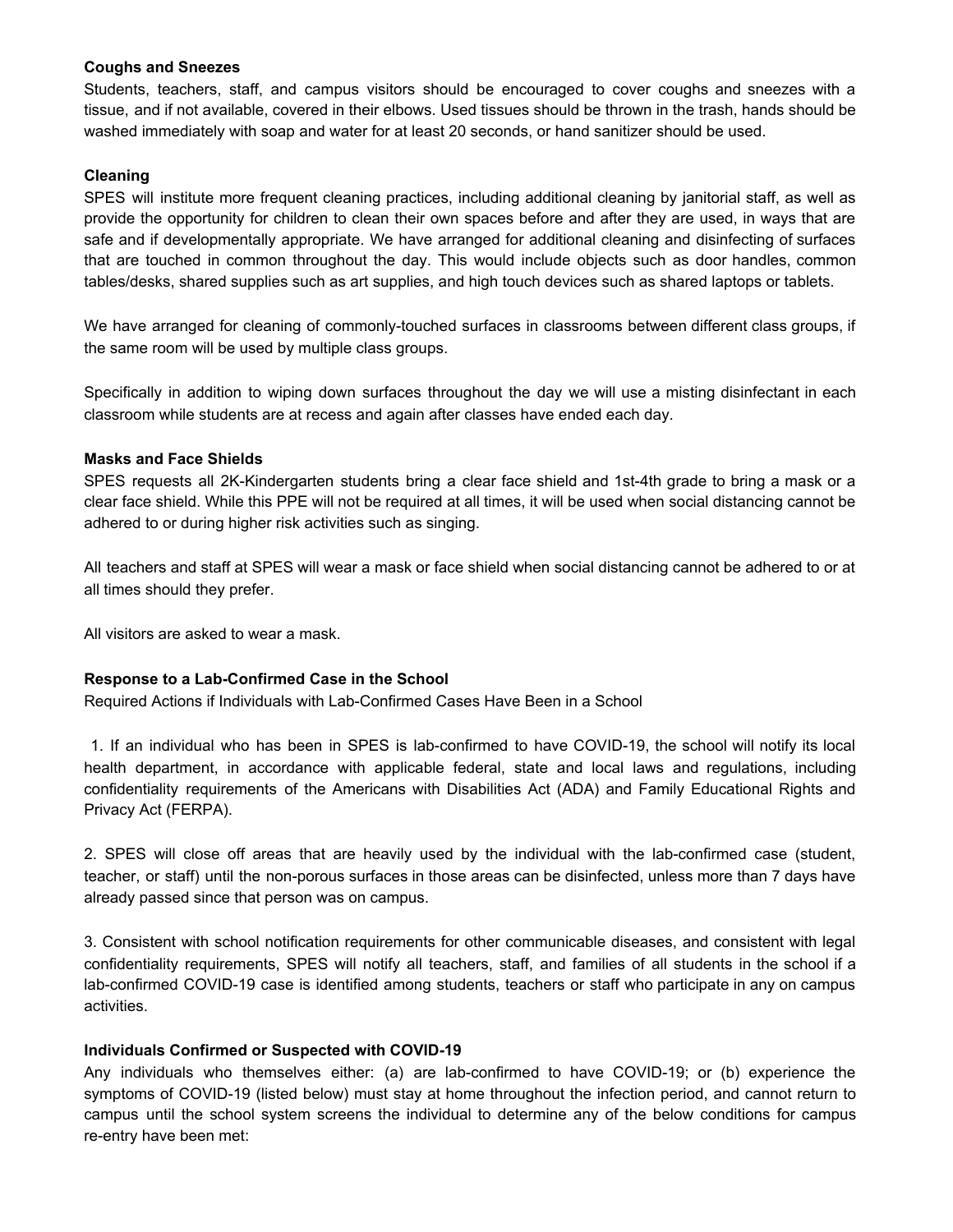o In the case of an individual who was diagnosed with COVID-19, the individual may return to school when all three of the following criteria are met:

- i. at least one day (24 hours) has passed since recovery (resolution of fever without the use of fever-reducing medications);
- ii. the individual has improvement in symptoms (e.g., cough, shortness of breath); and
- iii. at least ten days have passed since symptoms first appeared.

o In the case of an individual who has symptoms that could be COVID-19 and who is not evaluated by a medical professional or tested for COVID-19, such individual is assumed to have COVID-19, and the individual may not return to the campus until the individual has completed the same three-step set of criteria listed above.

o If the individual has symptoms that could be COVID-19 and wants to return to school before completing the above stay at home period, the individual must either (a) obtain a medical professional's note clearing the individual for return based on an alternative diagnosis or (b) obtain an acute infection test at an approved testing location (https://tdem.texas.gov/covid-19/) that comes back negative for COVID-19

### **COVID-19 Symptoms**

In evaluating whether an individual has symptoms consistent with COVID-19, consider the following question: Have they recently begun experiencing any of the following in a way that is not normal for them?

- o Feeling feverish or a measured temperature greater than or equal to 100.0 degrees Fahrenheit
- o Loss of taste or smell
- o Cough
- o Difficulty breathing
- o Shortness of breath
- o Fatigue
- o Headache
- o Chills
- o Sore throat
- o Congestion or runny nose
- o Shaking or exaggerated shivering
- o Significant muscle pain or ache
- o Diarrhea
- o Nausea or vomiting

### **Close Contact**

This document refers to "close contact" with an individual who is lab-confirmed to have COVID-19. The definition of close contact is evolving with our understanding of COVID-19, and individual scenarios should be determined by an appropriate public health agency.

In general, close contact is defined as:

a. being directly exposed to infectious secretions (e.g., being coughed on); or

b. being within 6 feet for a cumulative duration of 15 minutes; however, additional factors like case/contact masking (i.e., both the infectious individual and the potential close contact have been consistently and properly masked), ventilation, presence of dividers, and case symptomology may affect this determination.

Either (a) or (b) defines close contact if it occurred during the infectious period of the case, defined as two days prior to symptom onset to 10 days after symptom onset. In the case of asymptomatic individuals who are lab-confirmed with COVID-19, the infectious period is defined as two days prior to the confirming lab test and continuing for 10 days following the confirming lab test.